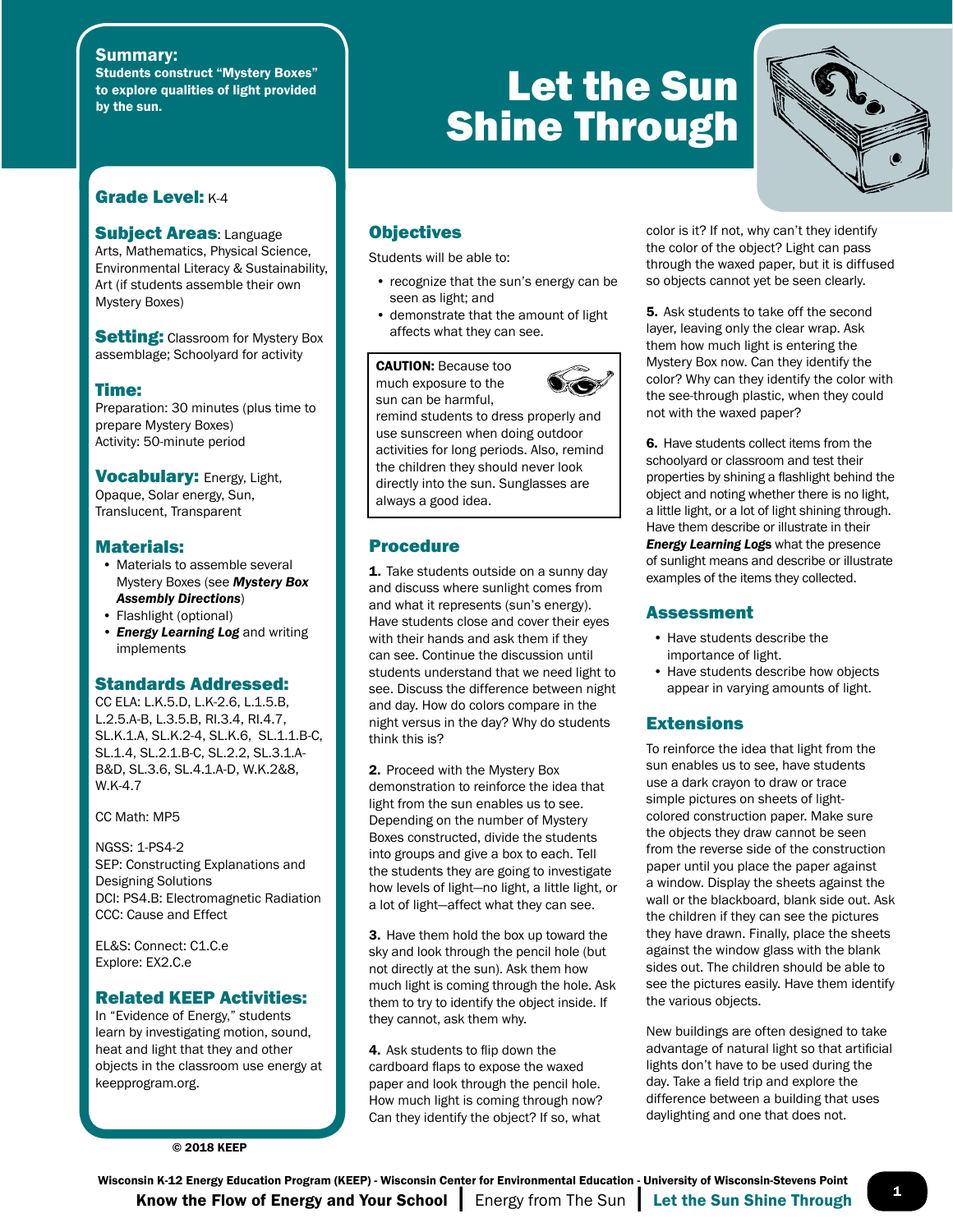Create a shade line to continue exploring colors (e.g., have the students gather leaves in various shades of green and arrange them in order from dark to light). Talk about how the sun affects color. Hand out prisms and have the students look at the light spectrum. This can be an opportunity to learn more about rainbows.

The Mystery Box can be used to demonstrate that various objects or materials have transparent, translucent, and opaque properties. Opaqueness (the quality of blocking the passage of radiant energy, especially light) can be introduced by explaining that light is not able to pass through the cardboard. Translucency (the quality of transmitting and diffusing light so that objects beyond cannot be seen clearly) can be introduced by explaining that the waxed paper diffuses the light. Introduce transparency (the quality of being able to transmit light so that objects lying beyond can be seen clearly) when the clear plastic layer is exposed.

**Mystery Box Assembly Notes: To ensure** desired results, when the Mystery Box is assembled correctly, make sure it is dark enough inside that the colored object can't be identified. With the cardboard flap open and the waxed paper exposed, the students should be able to identify the object but not its color. With the waxed paper removed and the clear plastic exposed, the student should be able to identify both the object and its color.

Depending on their dexterity, students can make the Mystery Boxes and put an item inside. Students can trade boxes to try to guess the item.



Xcel Energy®